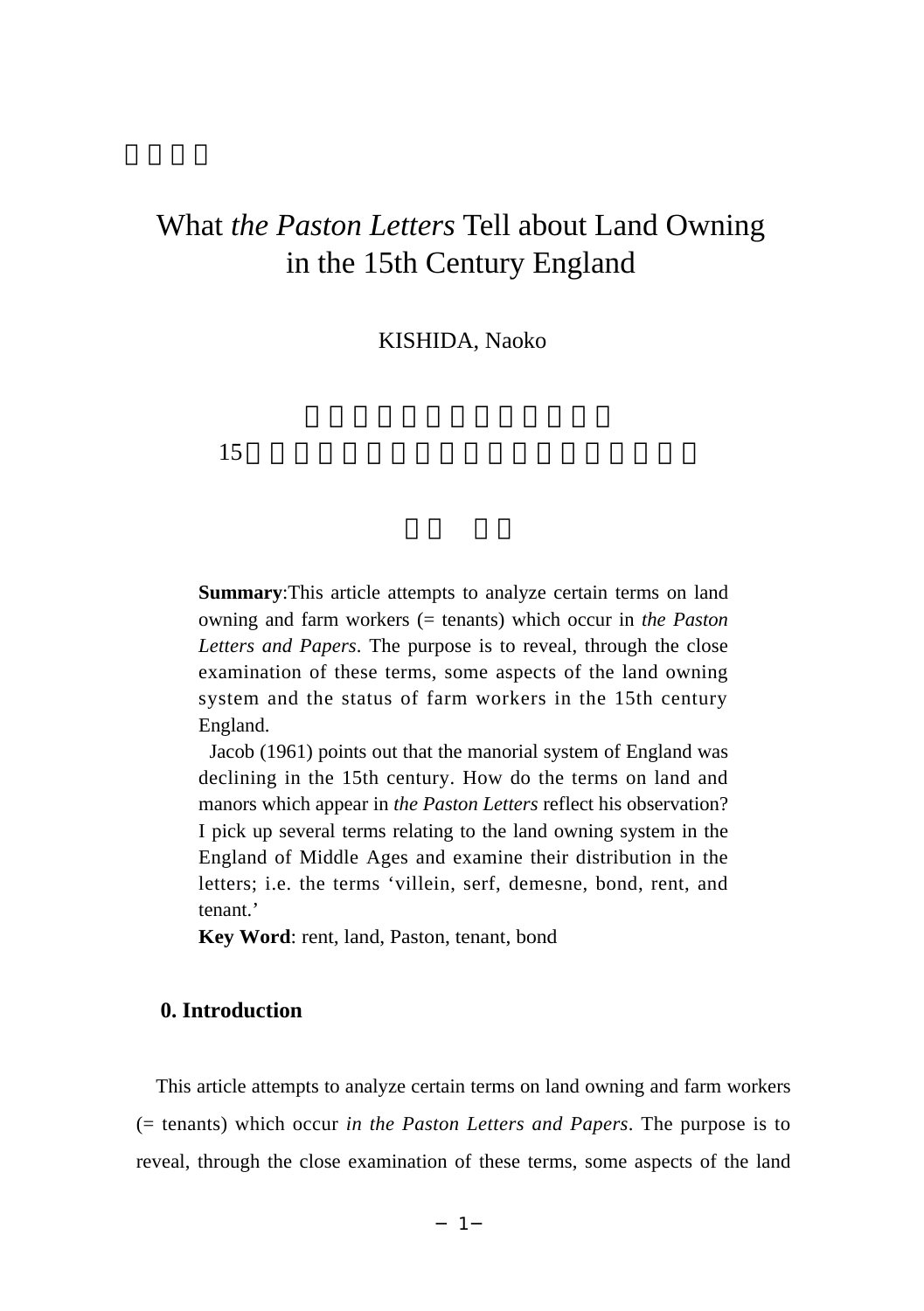*The Paston Letters and Papers* are the collection of the private letters written by and to the three generations of the Paston family. The family rapidly went up the social ladder from humble beginnings to the status of a landlord in the 15th century England. The law was their family business. This is why the papers include a lot of legal documents, such as wills and petitions.

The lawyers in the family worked as legal advisers for the celebrities in the society. Above all, they served the honorable old soldier and knight, Sir Thomas Fastolf. The knight trusted the Paston family so much that he bequeathed them a lot of land. This generous bequest, however, caused the family to get involved in serious law-suits on land possession.

The facts above make the letters the excellent probe with which we can examine the changing society of England in this period of turmoil, caused by wars after wars.

## **1. The Ambition of the Paston Family: from a bondman to a landlord**

Who were the Pastons? What was their origin? N.Davis Vol.I (1971:xli-xlii) cites a very interesting document which sheds some light on this mystery. The scholar assumes that the manuscript was composed 'after William I's death in 1444 but before John I died in 1466' by an unknown contemporary author.

The memo has the title "A Remembraunce of the wurshypfull Kyn and Auncetrye of Paston, borne in Paston in Gemyngham Soken". This anonymous author describes the man who founded the Paston family, Clement, his wife, his child William and William's son John as follows:

Fyrst there was one Clement Paston dwellyng in Paston, and he was a good pleyn husbond, and lyvyd upon hys lond yt he had in Paston, and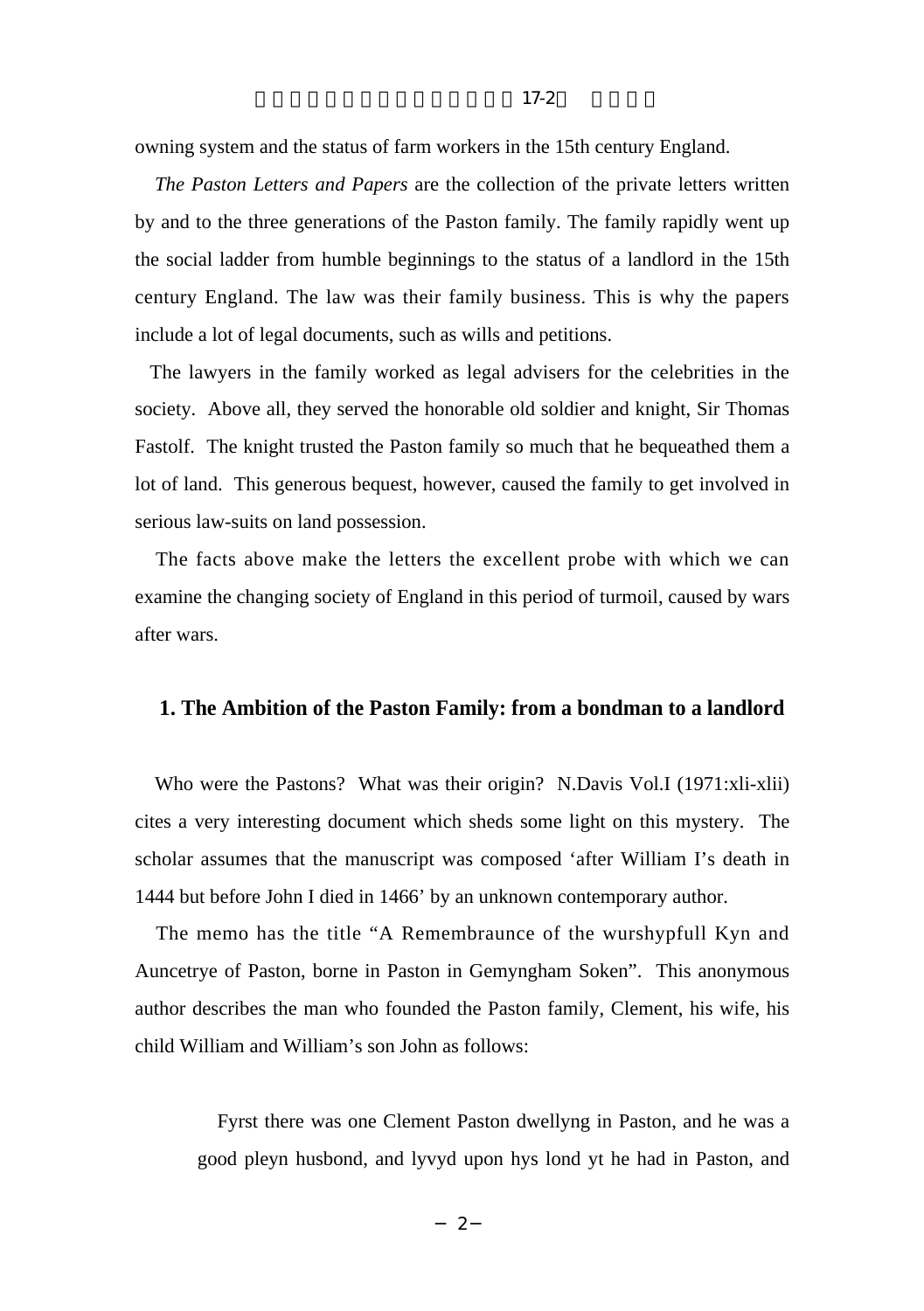kept yron a Plow alle tymes in ye yer, and sumtyme in Barlysell to Plowes.

The seyd Clement yede att on Plowe both wyntr and somer, and he rodd to mylle on the bar horsbak wyth hys corn undr hym, and brought hom mele ageyn under hym.

And also drove hys carte with dyvrs cornys to Wyntrton to selle, as a good hysbond ought to do.

Also he had in Paston a fyve skore or a vj skore acrys of lond at the most, and myche yrof bonde lond to Gemyngham-halle wt a lytyll pore watyr-mylle rennynge by a lytylle ryver yre, as it aperyth yre of old tyme.

Oyr Lyvelode ne manneris had he non yre ne in none othr place.

And he weddyd Geffrey of Somerton (qwhos trew srnome ys Goneld) Sistr qwych was a bond womanne to qwom it is not unknowyn (to ye Pryore of Bromholm and Bakton also, as yt is seyd) yf yt men wyll inquire.

And as for Geffrey Somerton he was bond also, to whom, &c. he was both a Pardoner and an Attorney; and yan was a god werd for he gadred many pens and halfpens, and yrewyth he made a fayre Chapelle att Somerton as it aperyth, &c.

Also the seyd Clement had a sone William qwhych yt he sett to scole, and oftyn he borrowyd mony to fynd hym to scole; and aftr yt he yede to Courte wyth ye helpe of Geffrey Somerton hese uncle and lerned the lawe, and yre bygatte he myche good and yanne he was made a Srjaunt, and aftrward made a Justice, and a ryght connyng mane in ye lawe.

And he purchasyd myche lond in Paston, and also he purchasyd the moyte of ye vth parte of ye manr of Bakton callyd oyr Latymers or Stywardys or Huntyngfeld qwhyche moyte strechyd into Paston, and so wyth yt and wyth a nothr parte of ye seyd fyvepartys he hath Senery in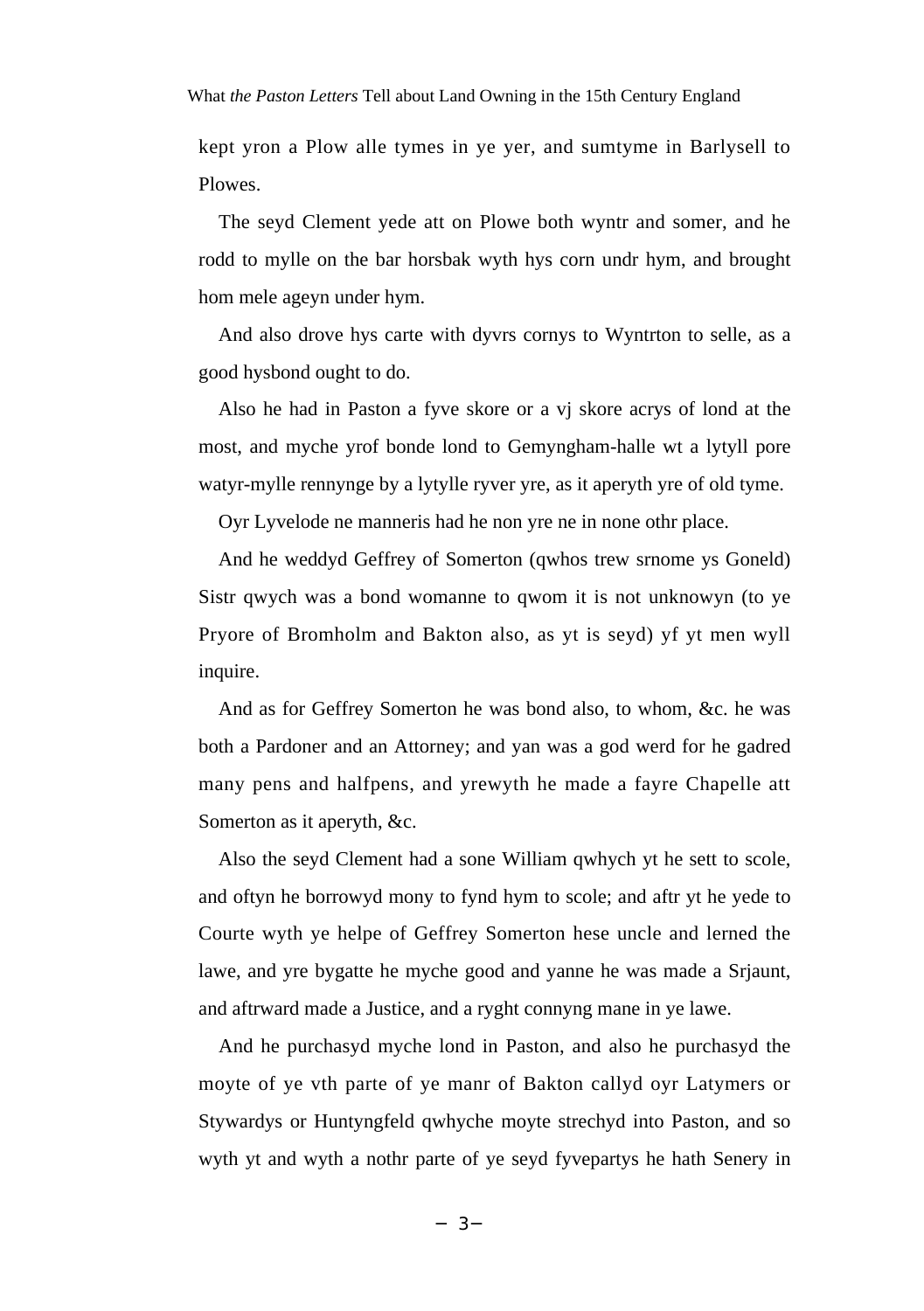Paston but no manr place; and therby wold John Paston sone to ye seyde Wylliam make hym selfe a Lordschype yre to ye Duke of Lancastrs grete hurte.

And the seyde John wold and hath untrewly incressyd hym be one ten~nte as wher that the Pryr of Bromholm borrowyd mony of the seyd William for to paie wtall his Dymes, ye seyd William wuld not lend it hym, but the seyd Pryr wold morgage to ye seyd Wylliam one John Albon ye seyd Prowris bondmane dwellyng in Paston, qwyche was a styffe Cherle and a Threfty mane, and wold not obeye hyme unto ye seyd Wylliam, and for yt cause and for evyll wyll yt ye seyde Wylliam had un to hym he desyryd hym of the Prior, and nowe aftr ye deth of the seyd Willm ye seyd John Albon deyed, and nowe John Paston son to the seyd William by force of the seyde morgage sent for the son of the seid John Albon to Norwyche. (Davis I pp.xli-xlii)

The following points in the memo are particularly noteworthy.

- (1) Clement was a 'plain husband' with no manors.
- (2) His wife was a bondwoman as well as her brother, Geoffrey Somerton.
- (3) Clement's son William went to a law school with the financial help of his uncle Geoffrey.
- (4) William practiced the law and bought a lot of land with the money he earned.
- (5) The villeinage still existed. The bond tenant John Albon was mortgaged to William by the Prior of Bromholm.

# **2. Historical Background**

According to A. L. Poole (1955:44), as early as in the twelfth century villein services were often commuted for money payment, i.e. there was a large and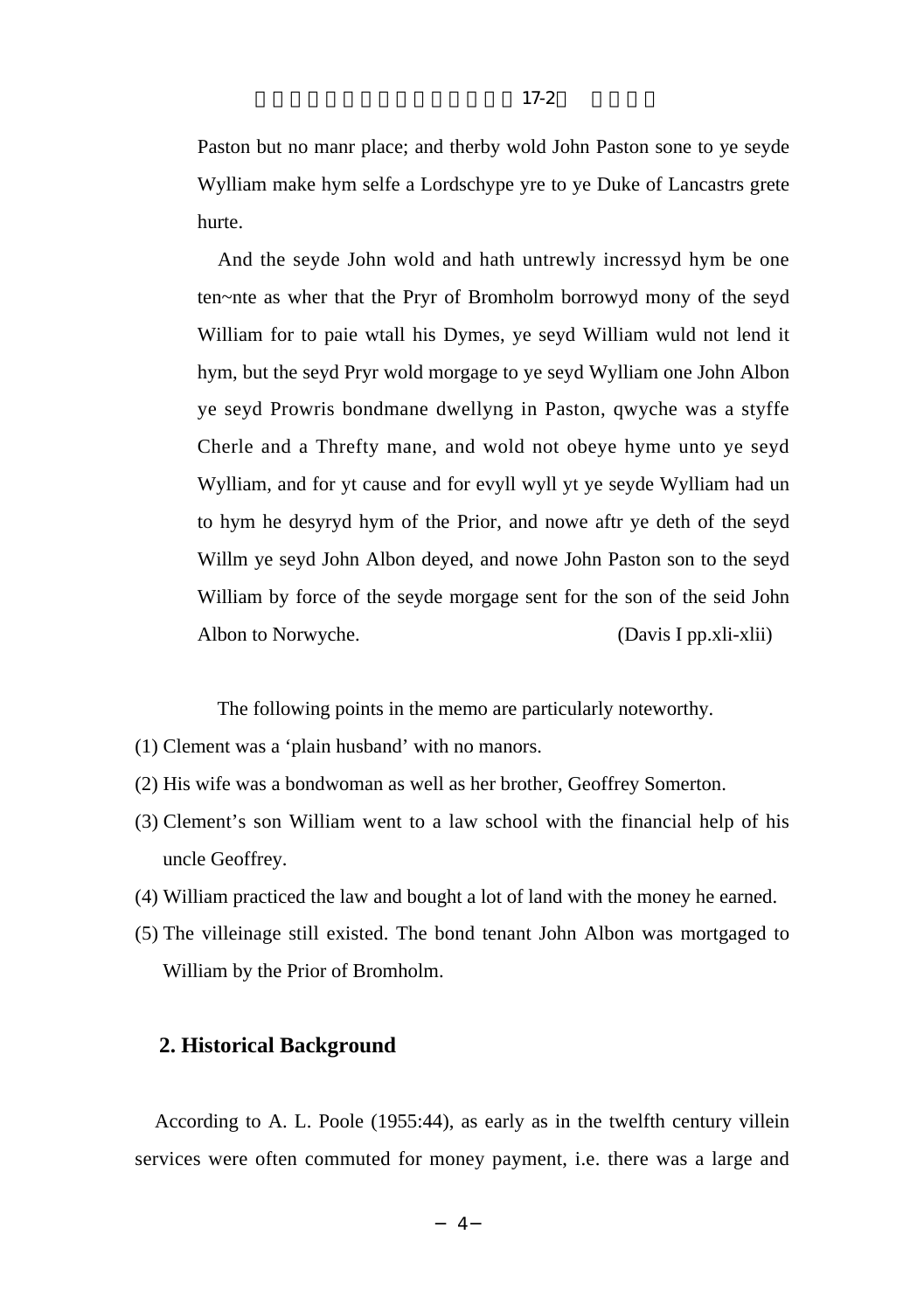growing class of tenants who rendered no services or only insignificant services, but instead pay rents. McKisack (1959:341) says that in the fourteenth century the villeinage was already loosing everywhere, and the demarcation of the agricultural population into three main strata - freeholders, tenant-farmers, and landless laborers-- began. E.F.Jacob (1961:370-371) describes the decline of the manorial system in England in the fifteenth century as follows:

'from about 1390 and during the next century, the seignorial estate was breaking down, and being succeeded by the farms of the successful peasants and of the gentry.' ('61;370)

'English manorial economy had now entered upon a period of leases replacing customary service; the lord, secular or ecclesiastical, no longer exploits the demesne, but is a rentier, receiving what is collected for him by his steward or his agents. Between 1350 and 1450 tenurial serfdom received its quietus, either by the villein, if he did not fly, becoming a wage labourerer, or by the consequent eviction of the villeins through deliberate raising of rents and through fines upon entry.' ('61:371)

# **3. Analysis of Terms**

(1) The words 'villein' and 'serf' never occur in the letters<sup>1</sup>. The word 'tenant' completely replaced these words.

(2) The word 'demesne' occurs in the following places.

DEMESNE (demesne, demene, demen, demeane)

 $p252/419<sup>2</sup>$  late beyng seised in his demene as of fee of dyuers maners, londis, and tenementes

p387/623 wyth th'appurtenaunces callyd colneys, othyre-wys callyd whynnes in carleton, in hys demene as off fee;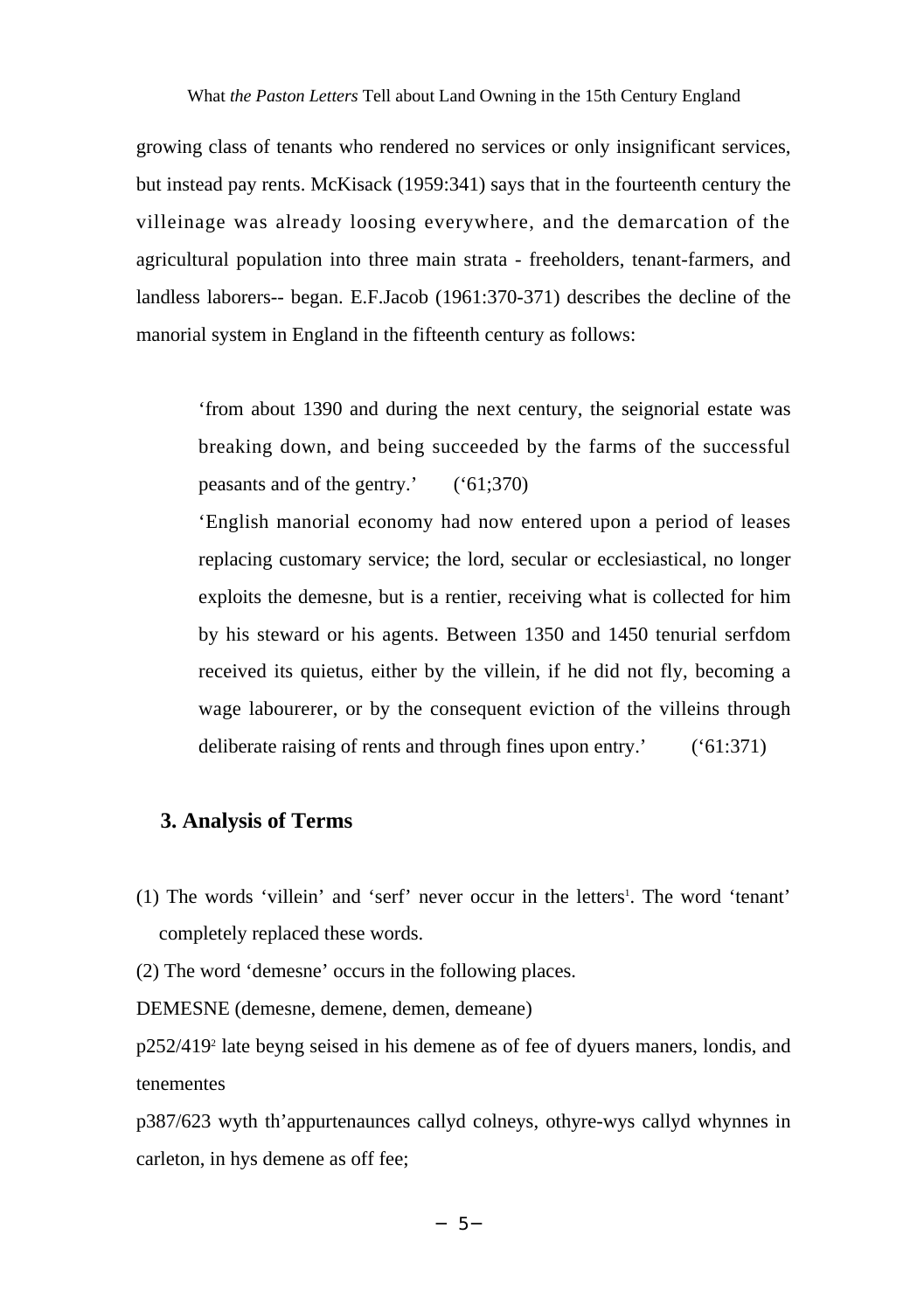p814/456 vpon without the said auncyen demene, and so ye cannot lose it.

p437/020 item, the same william held no londes ne tenementes in demeane ne in seruice of our seid souerein lord.

 $17-2$ 

p900/560 with th'appurtenauncez in ther demesne as in fee to the vse and behoff of the seid john paston and his heirez;

(3) There are instances of the word 'bond'. Below is the complete list of their occurrences.

TENEMENT p022/035 g.b.and a.g.heywardys, tokyn a dystresse of j.j.on the bond tenement of a paston calde reynaldys in c.the xxviij 3ere of thys kyng, and w.goodwyn, baly of c.,

BONDAGE p092/169 and jnfurme myn lord how myn broder qwas all-way in possescion till he was put owt for the mater off bondage,

BONDLY p182/301 as they huld bondly of the lordshyp, and so to dystrayn hem and trobell hem that they shold be wery of there part. (PL182)

TENANTRY p196/331 item, yf it please you, there ys on harald of haynford hath boght a bond tenantry of yourys of on john whyte,

BONDMAN, BONDWOMAN p229/382 provided allewey that the seid thomas shall take non avauntage ne goodes of the bondemen and women belongyng to the seid maners save onely her chyvage, sutez to courtes, and amercymentes,  $(PL229)$ 

MAN p470/058 tyl jn-to that tyme that it was soyled be a bond man. than he asked me how, (PL470)

GROUND p470/059, and he knewe neuer that seyde lond was cleymed for bond ground.  $(PL470)$ 

MAN  $p470/059$  and he asked how, and seyde he was amercyed for as meche as he chasticed a servante of hes and a bondeman of 3ovre, (PL470)

MAN p488/082 i answered therto, as for olde briggeman i seide that it was his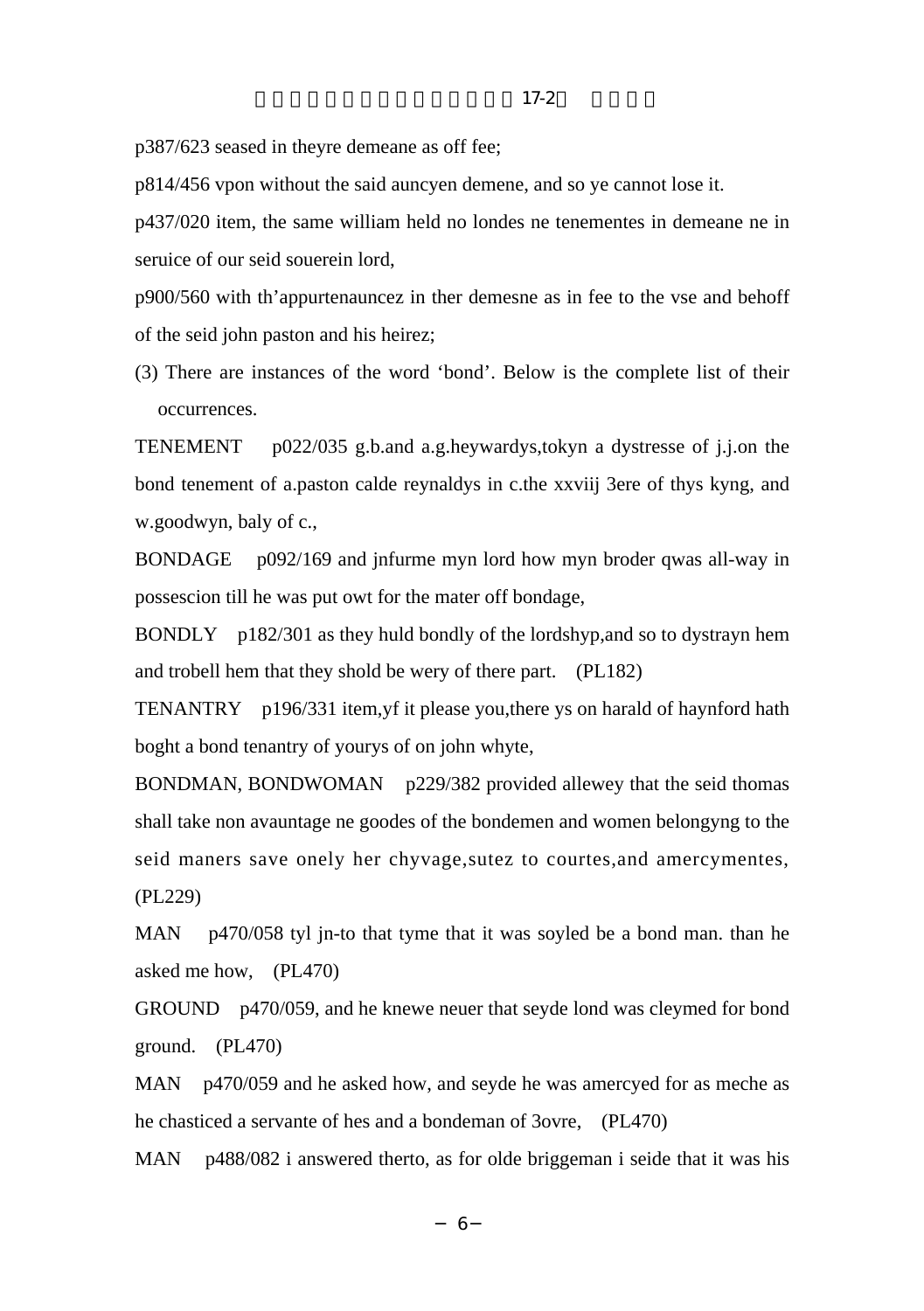will that my maister shulde haue his good, be-cause he was a bonde-man and hadde no childer; (PL470)

GROUND p618/224 come vpon your bonde grounde and brak doun the gardeyn dike of the seid lyghtfotes

MAN p720/348 gyven vppon the condempnacion a-yenst hall, that he claymed fore hys bond man,

MAN p752/389 som of the same quest that founde you bondeman shall witnesse ayens you. syr thomas howys commyth to london,

MAN p897/551 they shewed divers great evidences and court rolles, how that they and their ancetors had been possessed of a court and seniory in the towne of paston, and of many and sundry bondmen, sithen the time that no mind is to the contrary; (PL897)

HOLDER, MAN p897/551 and how that agnes paston, wife to the said william paston, father to the said john, william, and clement, in title of her dower, is in possession of bondholders and also of bondmen, (PL897)

MAN p897/551 whose ancetors have been bondmen to the ancetors of the said john paston sithen the time that no minde is to the contrary. (PL897)

TENEMENT, LAND, RENT OR SERVICES, FREE OR p925/607 in fee sympille for euer, a tenement called methis, otherwyse called holkham, wyth alle the londes and tenementes, rentes and seruyces, free or bond, and wyth all the apportenaunces ther-to belongyng, (PL925)

(4) The word 'rent' often occurs. Below is shown the context the word appears together with one example.

ALLOW p029/043 item, the seyd bertholomew elis seyth that the seyd reseyuore wold not alowe the rent in trunche nor the mercymentys for my sute to the curt.

─7─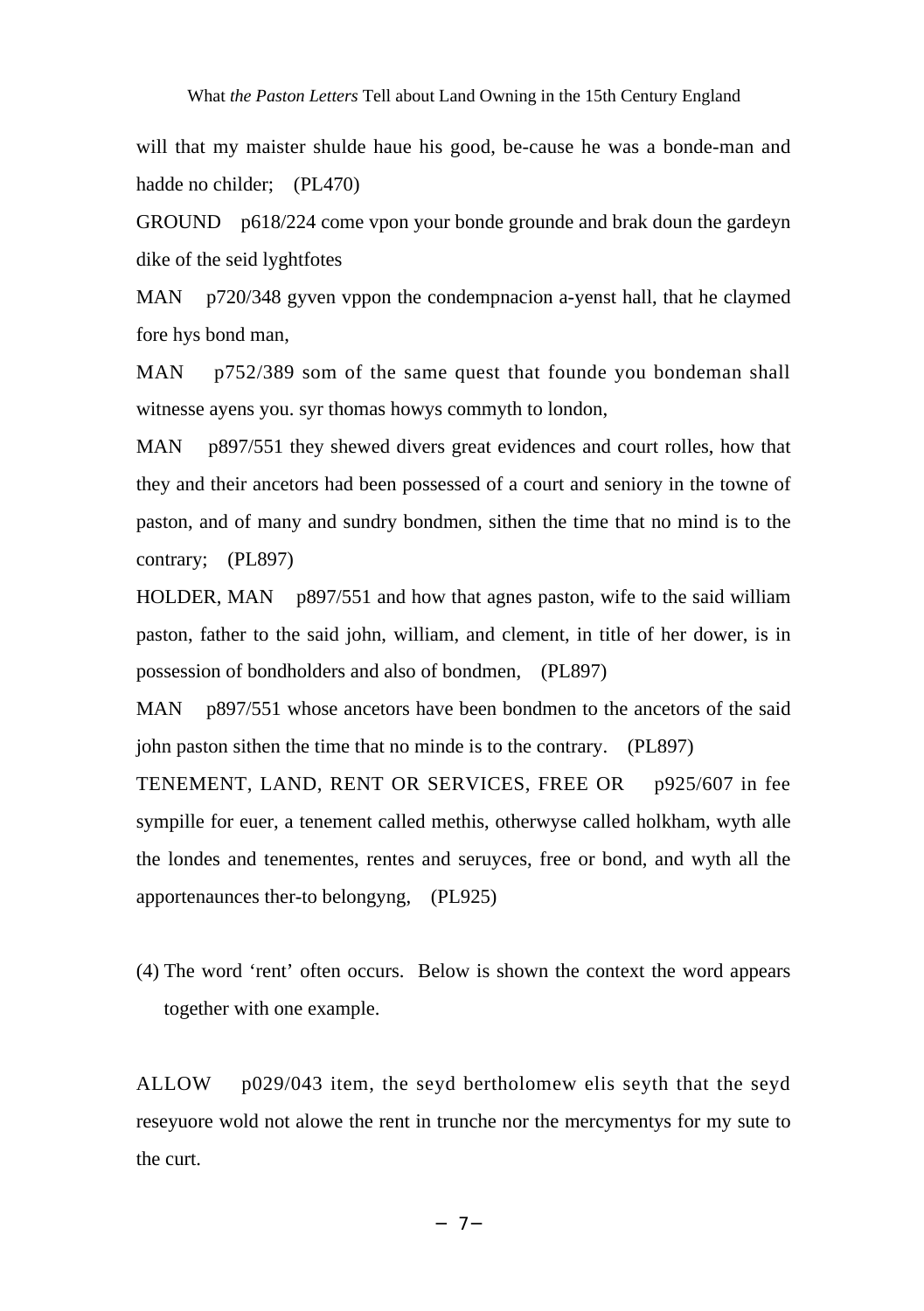AND FARM p066/117 item, at the same jurne i woulde richard calle chulde haue redy a bylle in a longe rolle of the tenore of eche of myn tenauntys and fermorrys, as well of the quantite of the londe as rent & ferme, wretyn to-gyddre and sumyd wyth a gret spase folowyng, (PL066035)

ANNUITY AND, RENT CHARGE p070/124 cxx mark of annuite and rent charge, of annuites and rentes charge, (PL070)

ARREAR p048/077 and theroppon the sayd ryotours departid. item, the sayd robert lethum, on the monday nest after esterne day the same yere, toke from on john wilton iiij neet for rent arere, as he said- (PL048073)

ASK p014/027 geffreie axid palmere why the rentte was notte axid in myn husbonddis tyme, and palmere seyde, for he was a grete man and a wyse man of the lawe, and that was the cawse men wolde not axe hym the rentte. (PL0140015)

BY WHAT p066/117 or ellys ypon ther owyn tenauntrys holdyn of me by copye or ellys holde of me frely, and by what rent as neye as 3e maye, and whedre it was holdyn of me by calcote halle fee or ellys by freton halle fee; (PL066009)

BY YEAR OF, AND SERVICE p726/353 and amendyng to his tenement contenyng x acres callyd greyvestenement in basyngham, wheche is chargid to the manour of basyngham with xij s v d. ob. by yeer of rent and seruice;

BY, PAY p530/123 he hahyth xxx acres lande or more by the seyd rent, and whyht ought to pay me othyr rent more by myne evidense. more over y pray you, cosyn, that i may speke with you or y ryde, and that on thursday by the ferthest, (PL530)

CLAIM p872/518 and after thys he proferyd me to selle swafeld halle, be the qwech he cleymyd the rente a-forne seyd, and for dred of more lore and desyryng of pees the seyd williem bowte the seyd halle place xx li. more than it was worth. (PL872)

─8─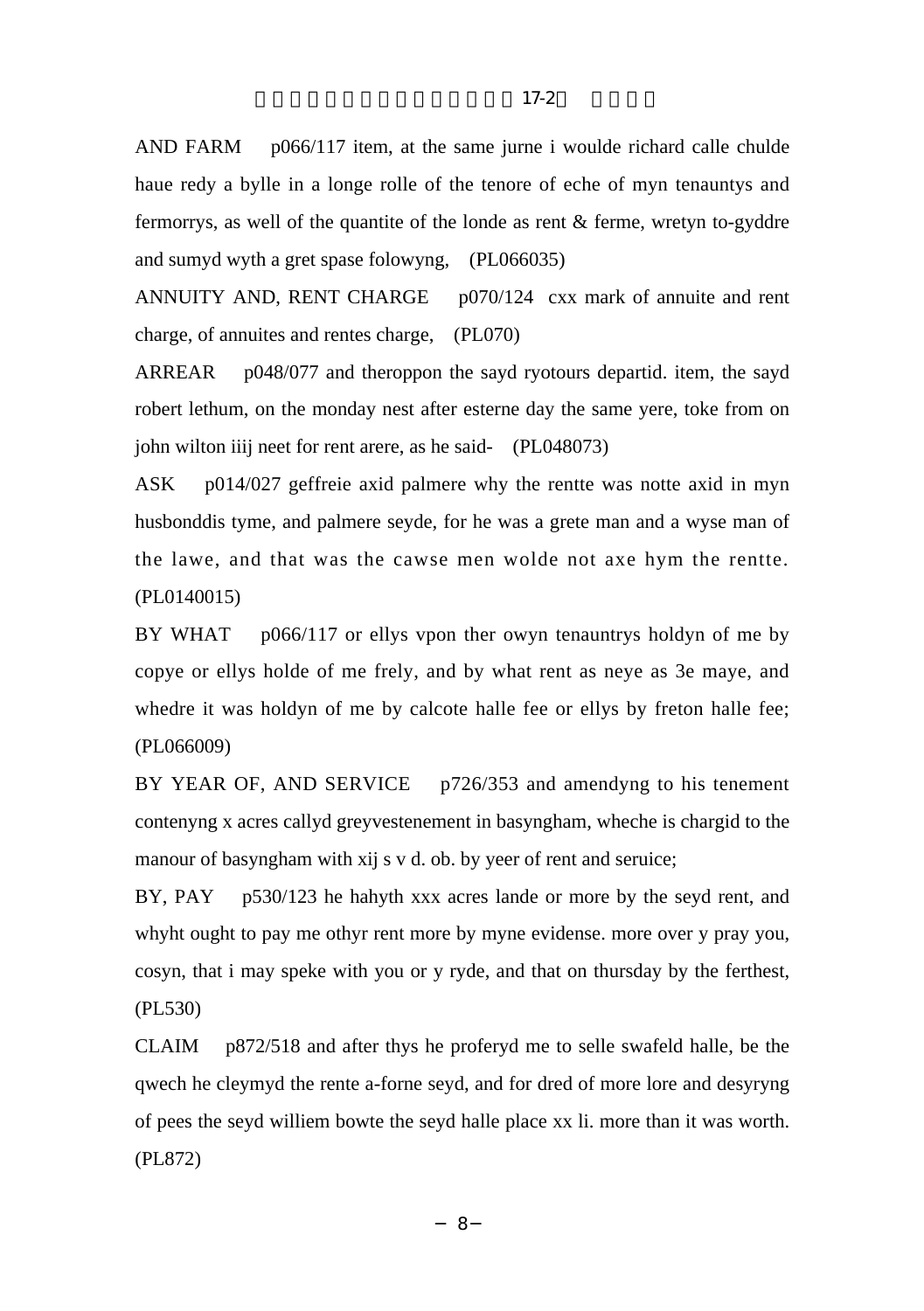DISCHARGE p252/421 and other had of the feoffament of rauf lord suydeley and other such, and the hole estat as the seid reuerend fader and lord bewchamp have or had reson of the same feoffement discharged of any rent, reconusaunce, execucion, (PL252)

DISTRAIN FOR, OR FARM, ASK, RENT DAYp073/133 item, that as for distreyn for rent or ferm, thow the dewk had tytill, as he hath not, he may non ask til the next rent day after his entre, that is michelmes. (PL073)

DISTRAIN FOR, PAY, AND FARM p131/228 as for herry goneld,he was dystreynyd 3ysterday for rent and ferm,and he must pay it to-morn,xxij s., of ell lesyn his dystresse.they gadder mony fast of all the tenawntys.al the tenawntys ben chargyd to pay al here rent and ferm be fastyngong sonday. (PL131)

DUE p590/193 i can no newe tidinges but that myn maister hathe put his matier of issabells in scroudeby and the rente of the priour of norwiche dieu to heilesdon in your hande and thomas grene. ye shal the next weke haue the euidences. (PL590)

FEOFEE IN p925/606 whervpon the seid syr john fastolf made the seid william paston on of his seid feoffes in all his seyd maneres, londes, and tenementes, rentes, and seruyces wyth-in this seid reame of ynglond, (PL925)

FOR p924/605 and for this rent ab... the prior and the monkys there shewyd ... seyd john the same moneth and tyme thes obitis foloyng tightled in the martilage ... (PL924)

FOR, CHARGE p540/134 yn the ende of thys terme y suppose to be at london and yn-to west contre. my maistre wryteth to yow for a rent of viij li. of annuite charged of a touneshyp called batham wyly, that maister scrope shall be beneficed yn the ry3t of it. (PL540)

FOR, PAYING p898/552 and for the rente of the same londe a-3en payyng to me, as 3e may se be the dede that ys in 3oure kepyng vj d. be the 3ere, iiij 3ere on-payyt, summa ij s.; (PL898)

─9─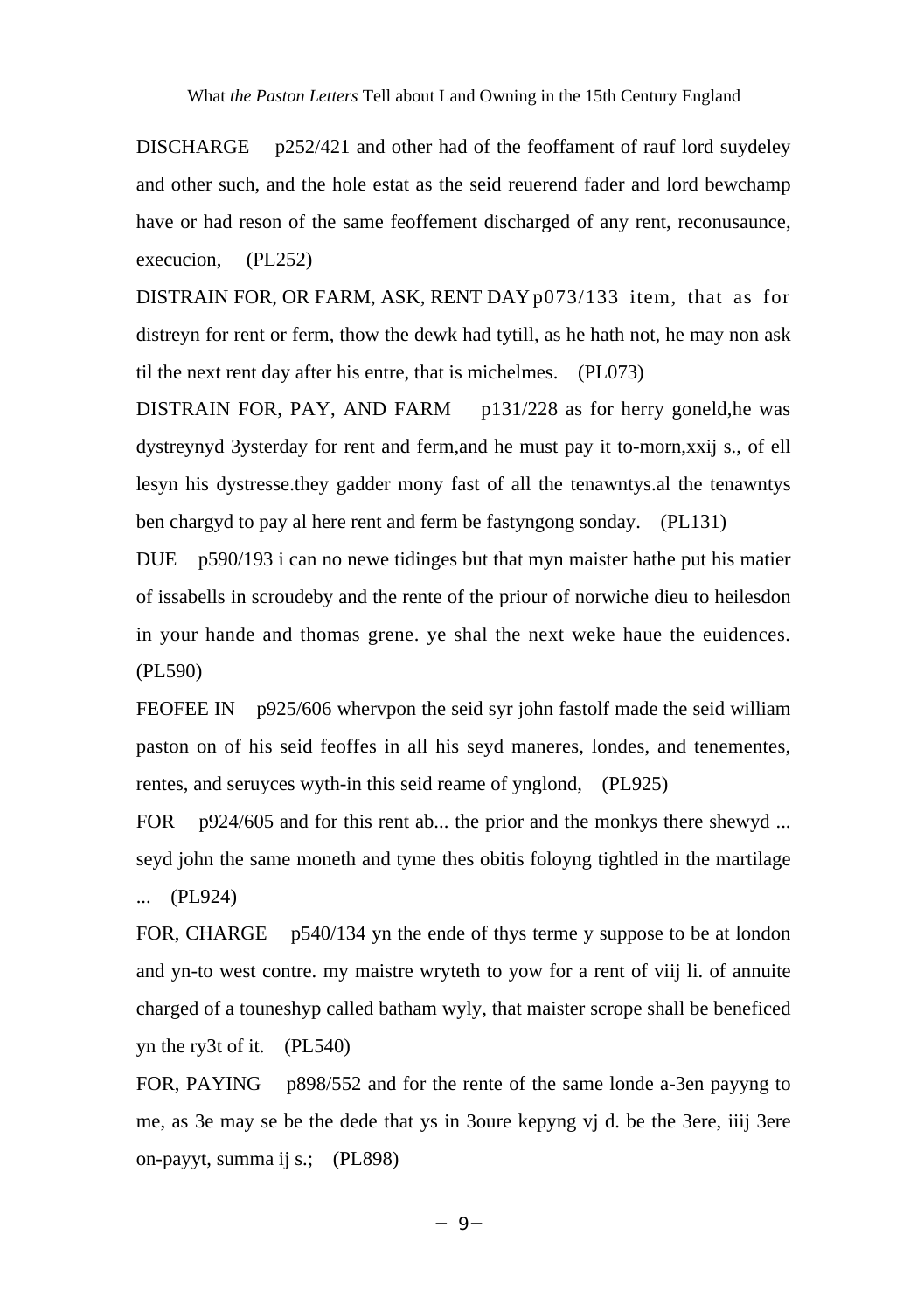FOR, RENTIS RESOLUTIS p614/218 that i haue receyved here i haue payd out for rentis resolutis, weche drawith iij li. and more. (PL614)

p667/277 for ther hath ben straunge rewle bothe in woodsales and sales **FREE** of londes holde at wylle for fre rent,

GATHER UP  $p129/225$  the lord moleyns man gaderyth up the rent at gresham a gret pace,

GATHER UP, RENTES FARMES p460/047 and that my lord of york shuld wyte vn-to hese tenaunce that they wold suffyre peny cookes officers go and gadere vp hys rentes fermes with-jnne the seyd dukes lordsheps. (PL460014)

GATHER, AND COMMODITIES p344/562 and the rentez and commoditeez of the same truly and dwly gedered (PL344)

GATHER, AND FARM p618/223 also john warles schal gather the rente and ferme of basyngham this yere. (PL618)

**GATHERING**  $p122a/209$  in gaderyng of rentes ther or other-wise, eny commaunde-ment or writtyng by vs ro you yeven or made herbefore to the contrare herof natwithstonding; (PL122A)

GO IN MY RENTS p208/351 but as fore the sarsenet, i woold haue yt and yt my the before i goo in my rentys.

GRANT, RENT CHARGE p097/174 wyth-owte ony reles, estate, feffement, or ony graunte of rent charge or annuyte of them or of ony of them a-for thys mad ar had are here-after desyryng to be had or made to ar by them or to ony othere contrarie to this presentes. (PL097)

HAVE AND HOLD p925/608 his eyres and assygnes, the seid lond, rent, and servyce for euer more, and vtterly be there dede and ... and dyscharged the seid william paston, his eyres and his assygnes for yeldyng of payment of ony ... servyce, (PL925)

IN  $p692/314$  item, the capteyn sent certeyn of his meyny to my chamber in your rentes.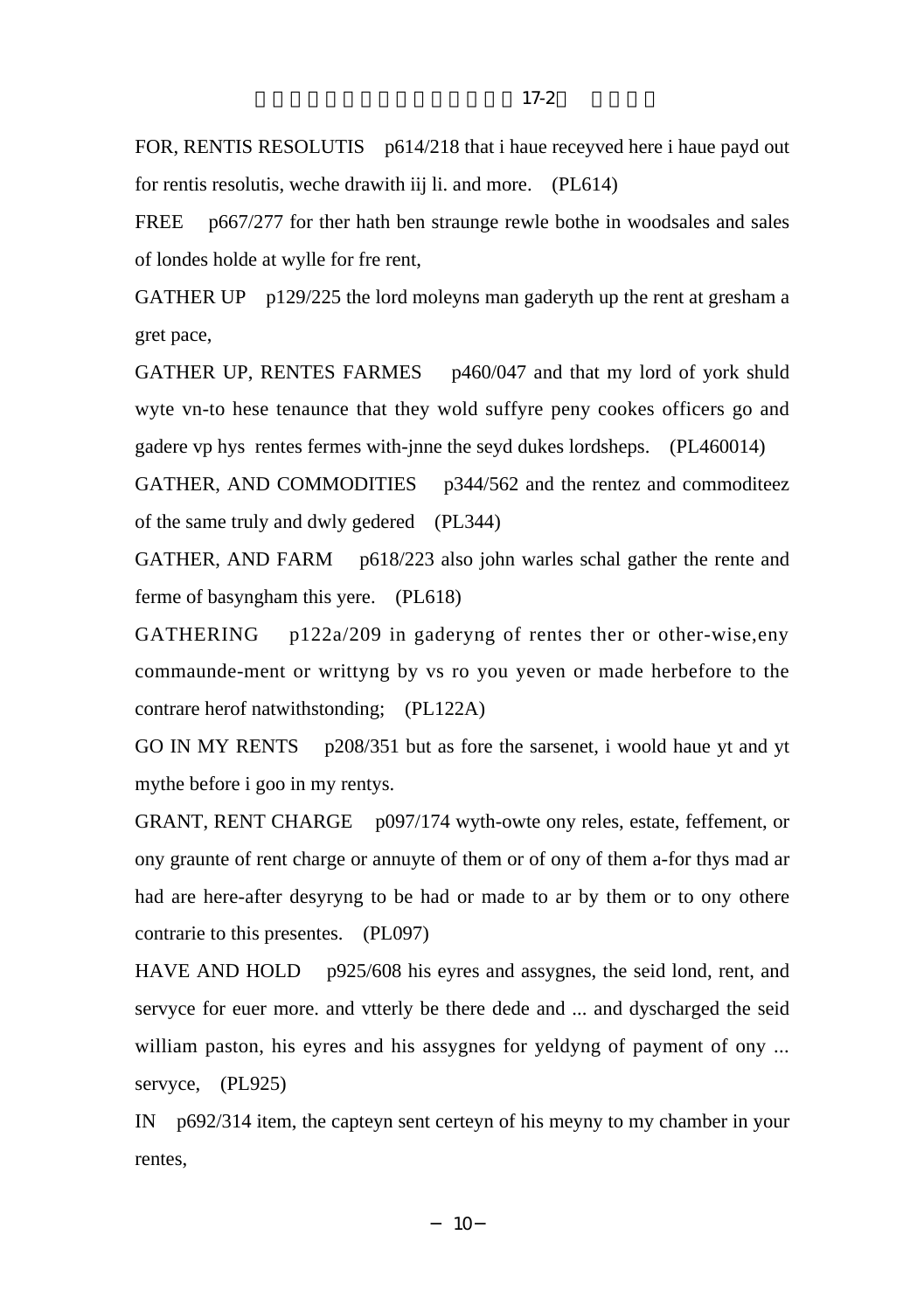**INDUED WITH** p686/300 for the soule of sir john fastolff, knyght, thei to be indued with certeyn rent and otherwise aftir th'entent and effect

KEEP AWAY RENTAL, RECEIVE p872/519 and also he kepyth awey a rental fro hym that he xuld recevuy by xvi s. of rente be 3ere, (PL872)

p925/608 tenementes, rentes, seruyces at ony tyme afore or than **LONGING** longyng to the seid tenement or owt ... a manere called hornynghall, LOSE, AND **SERVIE**  $p067/119$  be whiche cleyme and pretence the seyd paston taryeth and is lettyd and inqueetyd of the takyng of the profettes of the seyd manere of walcotte, and hath forbore and lost the seyde c s. of rent and odre seruice x yere and more, (PL067)

LOSING p698/322 for losyng of the rent this yer passed. (PL698)

**MAKE ESTATE** p027/040 and the seid william clopton shall do his feffees make a lawfull estate to the seid william of londes, tenementz, rentz, and seruysez to the yerly value of xl li. ouer all chargez born to haue and hold to hym terme of his lyfe  $(PL027012)$ 

**OF** p540/134 ye have nede fare fayre wyth hym, for he ys full daungerouse when he wille, y gate hym gode evidenses of the seyd rent that my maister ne my lady had neuere, and he can not know it &c. (PL540)

OF YEARLY p603/202 with that the seid paston shuld do morteyzen a sufficient lyvelode by annuyte of yerly rente or of lond to mayntene and

OF, SERVICES, p387/622 ande off all the londis, tenementes, rentes, seruices and lybertes, wyth ther appurtenaunces,

OWED,  $PAY$  p294/488 also the revenues of the said landes by the space of iii yeres to the value of vij li. the same my lord the duke receyued and the owt rentes of the same never payed; whiche great trouble was like to be the vndoing of your said suppliant. (PL294)

OWED, PAY, DUE p294/488 wherupon your said besecher continued in possession but half a yere, at whiche time he was chargid in reparacions to the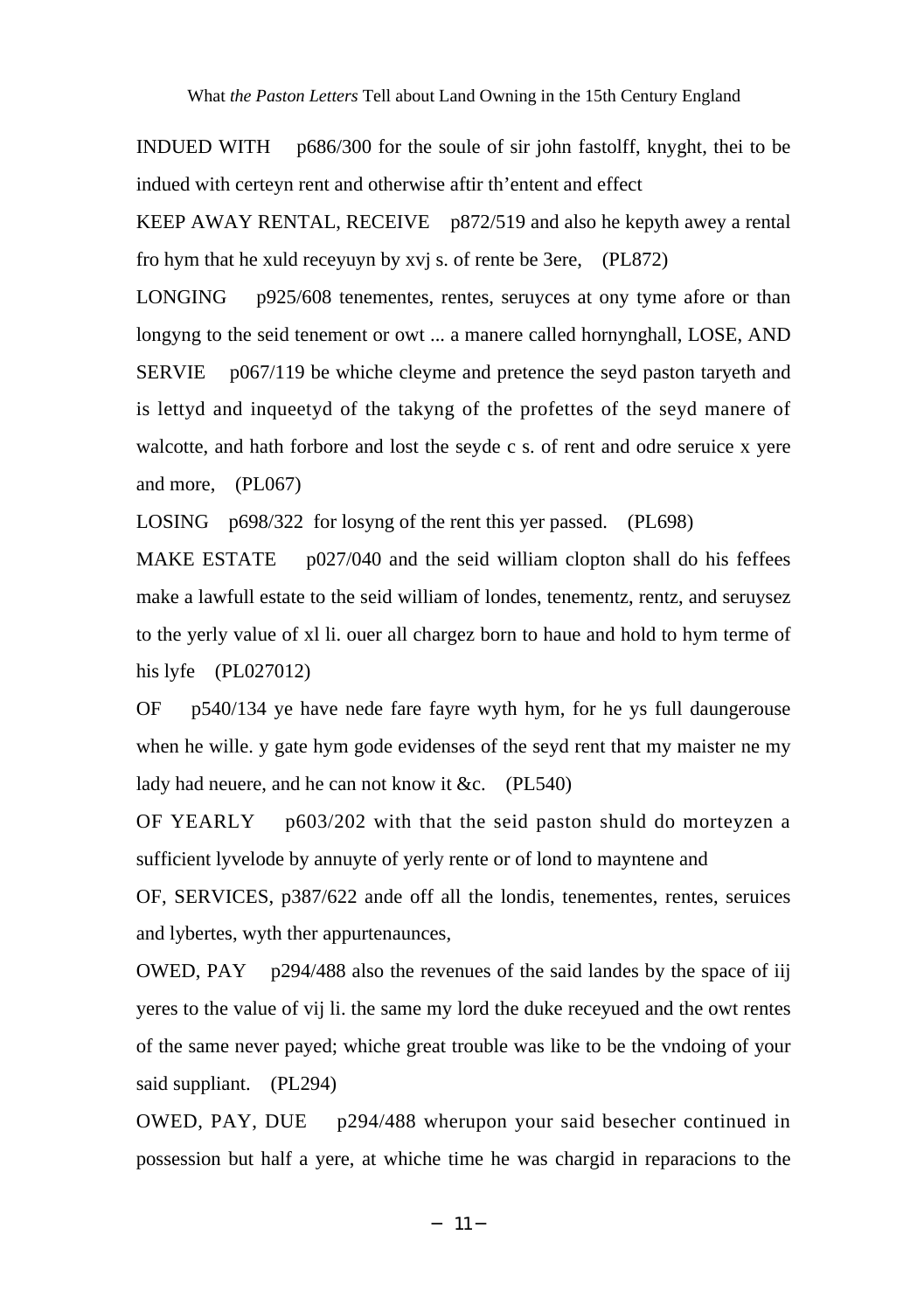somme of c marc, and payed the owt rentes dewe by the space of the said iij yere to the somme of xl li. (PL294)

PARDON OF p726/353, and also he pardonyd me, your seid besecher, of v d. of rent for half a rode callyd brettes yerd in recompense, help, (PL726)

PAY p014 027 and now he hathe suffrid the corne to ben with-sette for viij s.of rentte to gymmyngham,wich yowre fadre paide nevere. (PL014013)

RECEIVE p152/255 saue he tolde hym that he receyvyd onys  $\frac{1}{2}$  c s. of the same rent. (PL152)

RECOVER, OPTAIN, AND SERVICE p067/119 hat recouered and opteyned the seyde c s. rent and othere seruice wyth the maner of parham in suffolk RESERVE p009/016 ferther-more the note of the condicion of the reseruacion of the rent is not yet noted.

RESPITE p268/448 and as for the rent in rakhythe longyng to runham, i had levere itt wer respigtyd than that ther scholde as yitt be any troble for itt.

SEIZE, POSSESS p530/123 and ye ij tapers of wax of ij lbs. wyghte by the space of xviij yere, that mountyth xxj s. valued in money; and the lordes of the seyd maner beyng before me, and y yn my tyme, have been seised and possessed of the seyd rent. (PL530)

SELL, BARGAIN p925/608 wyth all the seid aportenaunces ... sold and bargayned to the seid william paston alle suche londes, rentes, and seruyces as the seid sur john fastolf .. or be the ryght of ony manere that he or ony man to his vse had in possession, (PL925)

TAKE DISTRESS FOR, PAY, AND FARM p182/301 please it you to wyte that on satour-day last youre seruauntys naunton, wykys,and othere were at drayton and there toke a dystresse for the rent and ferm that was to pay, to the nombere of lxxvij nete, (PL182)

TAKE, RECEIVE, HOLD, RENT CHARGE p070/123 and also be your letteres patentz to licence the sayd prystes to take and receyve and to holde to theym and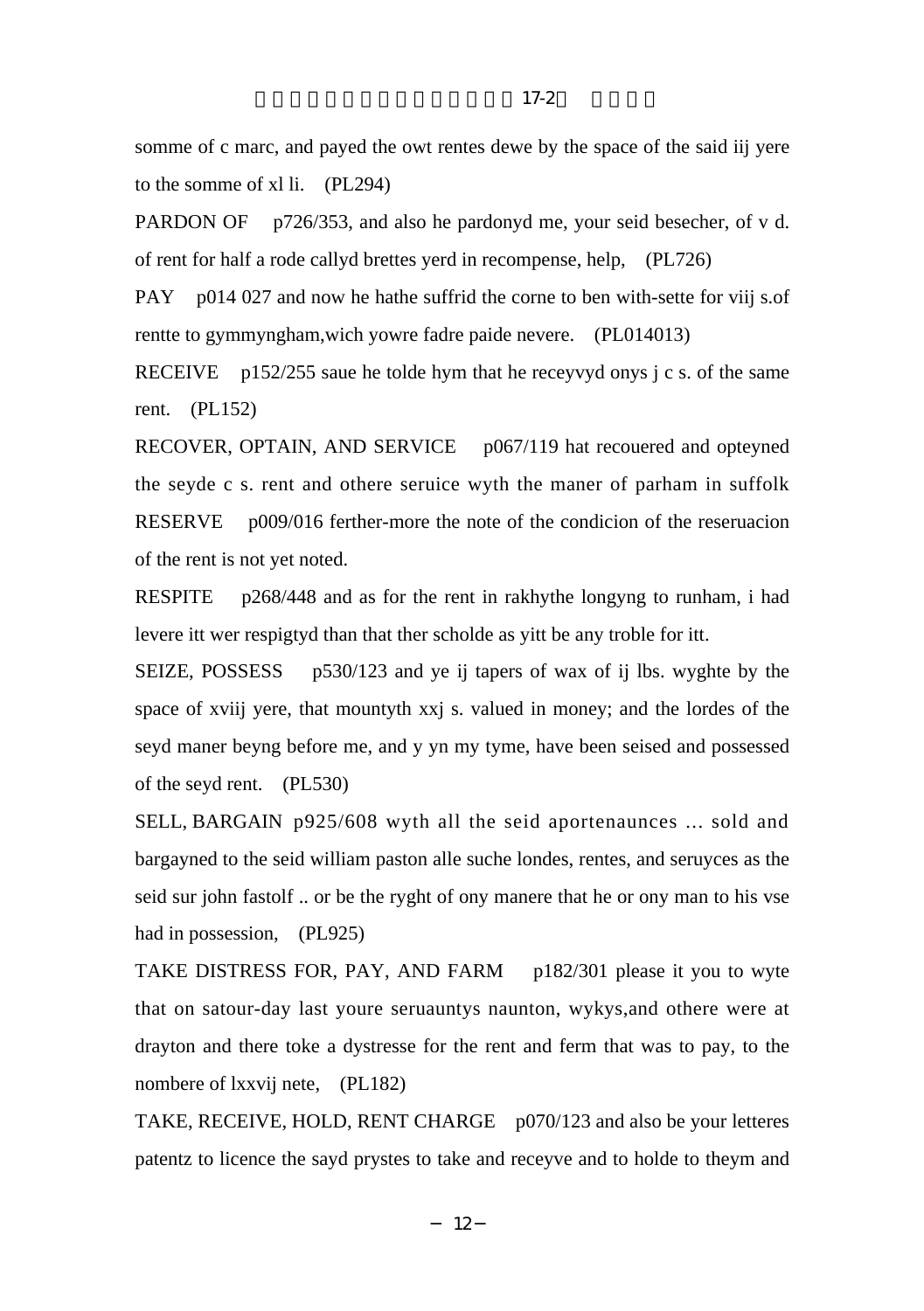to ther successours the sayd annuite, rente charge, vj acres of lond, auowsons, and the seyd iiij parte of the said mancion for euer, (PL070)

WITH p925/607 in fee sympille for euer, a tenement called methis, otherwyse called holkham, wyth alle the londes and tenementes, rentes and seruyces, free or bond, and wyth all the apportenaunces ther-to belongyng, (PL925)

WITH, AND SERVICES p387/622 all-so the seyd john paston now compleynaunt seyth that john paston, fadyre off the same john, was seased off the manere callyd hollwellhalle wyth th'appurtenaunces in estodenham joyntly wyth all the londis, tenementes, rentes, (PL387)

WITHHOLD p530/123 please you to here that the pryore and convent of norwyche have wythhalden certeyn rent for landes that they halden of me wythynne my maner of haylysdon, (PL530)

YEARLY  $p547/140$  i pray yow that ye lyke to informe my lord how it is appoynted atwix the priour of the seid hous and me that my title of xxv marc. of yerly rente is put in the ordynaunce of yow and fyncheham, (PL547)

Richmond (1990:24) says as follows:

... 'Gadir the rent' is less frequent than 'Aske rente' or 'Aske the ferme': presumably there was a difference. Once there is 'Aske the rente and arreste Smythe.'

The result of this investigation shows that there are five instances of 'ask' and 'gather'; i. e., there appears to be no difference in frequency of their occurrence.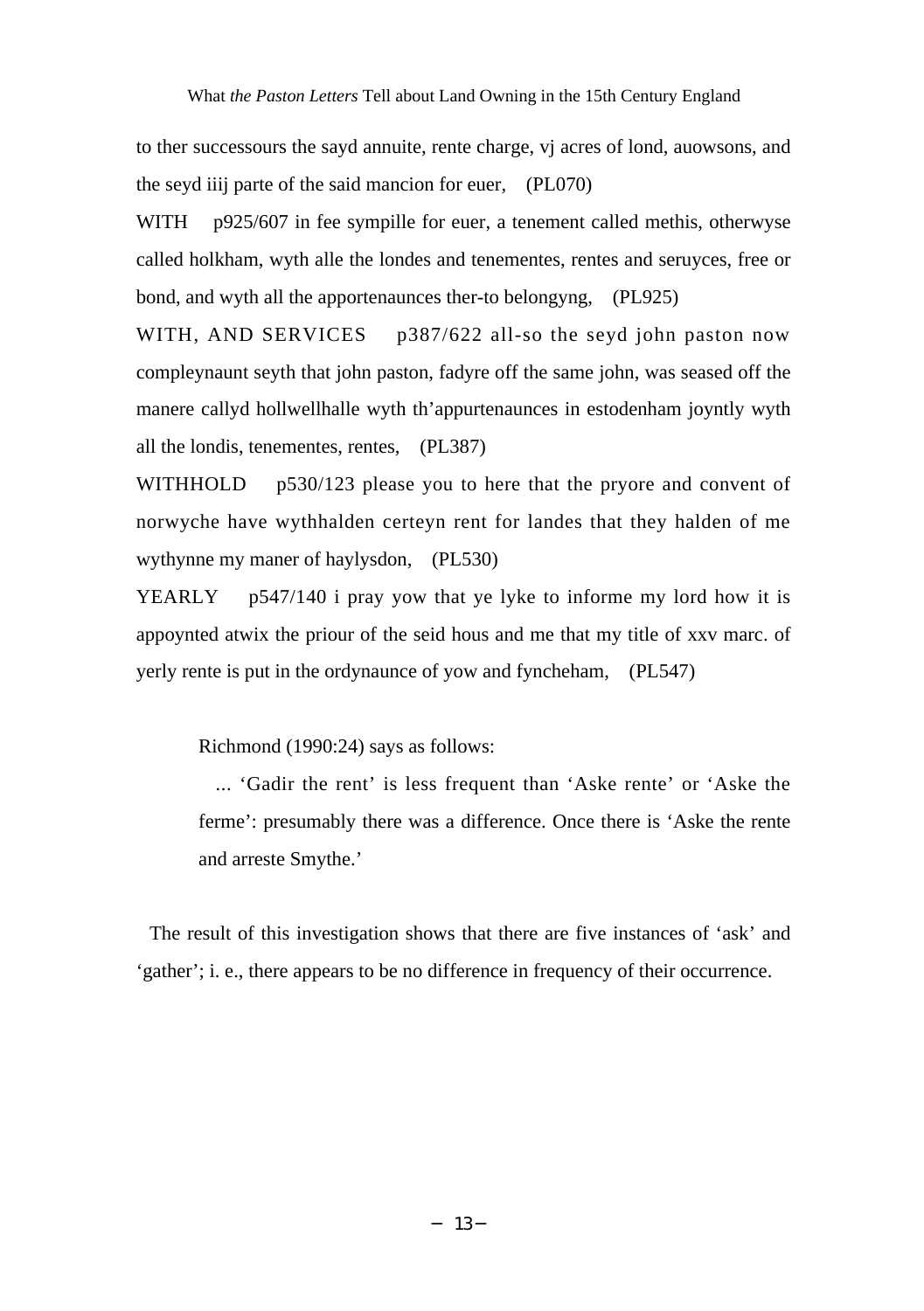#### **Appendix 1**

- CHRONOLOICAL TABLE
- 1378 William Paston I born
- 1399 Henry IV king
- 1400 Chaucer d.?
- 1413 Accession of Henry V
- 1419 Clement Paston I.d.
- 1420 William Paston I married Agnes Barry
- 1421 William Paston I serjeant-at-law John Paston I born 10 Oct. Henry VI b.
- 1422 Accession of Henry VI.
- 1425 William Paston I's earliest surviving letter Edmund Paston I born
- 1429 Henry VI crowned at Westminster Elizabeth Paston born
- 1431 Joan of Arc burnt
- 1436 By this date William Paston I legal adviser to Fastolf William Paston II born
- 1440 John Paston I married Margaret Mautby by 4 Nov.
- 1442 Clement Paston II born John Paston II born
- 1444 John Paston III born William Paston I died 13 Aug.
- 1449 Edmund Paston I died
- 1458 Elizabeth Paston marries Robert Poyings
- 1459 William Paston III born Fastolf died 5 Nov.
	- John Paston I an executor
- 1461 Edward IV proclaimed king 4 Mar.
- 1465 John Paston I in Fleet prison, June
- 1466 John Paston I leaves prison, Jan. John Paston I died 22 May
- 1469 Margery Paston married Richard Calle
- 1471 Edward IV enters London 21 May Henry VI murdered in the Tower the same night
- 1477 Clement Paston II died by Aug.
- 1479 Agnes Paston died
- 1483 Edward IV died 9 Apr.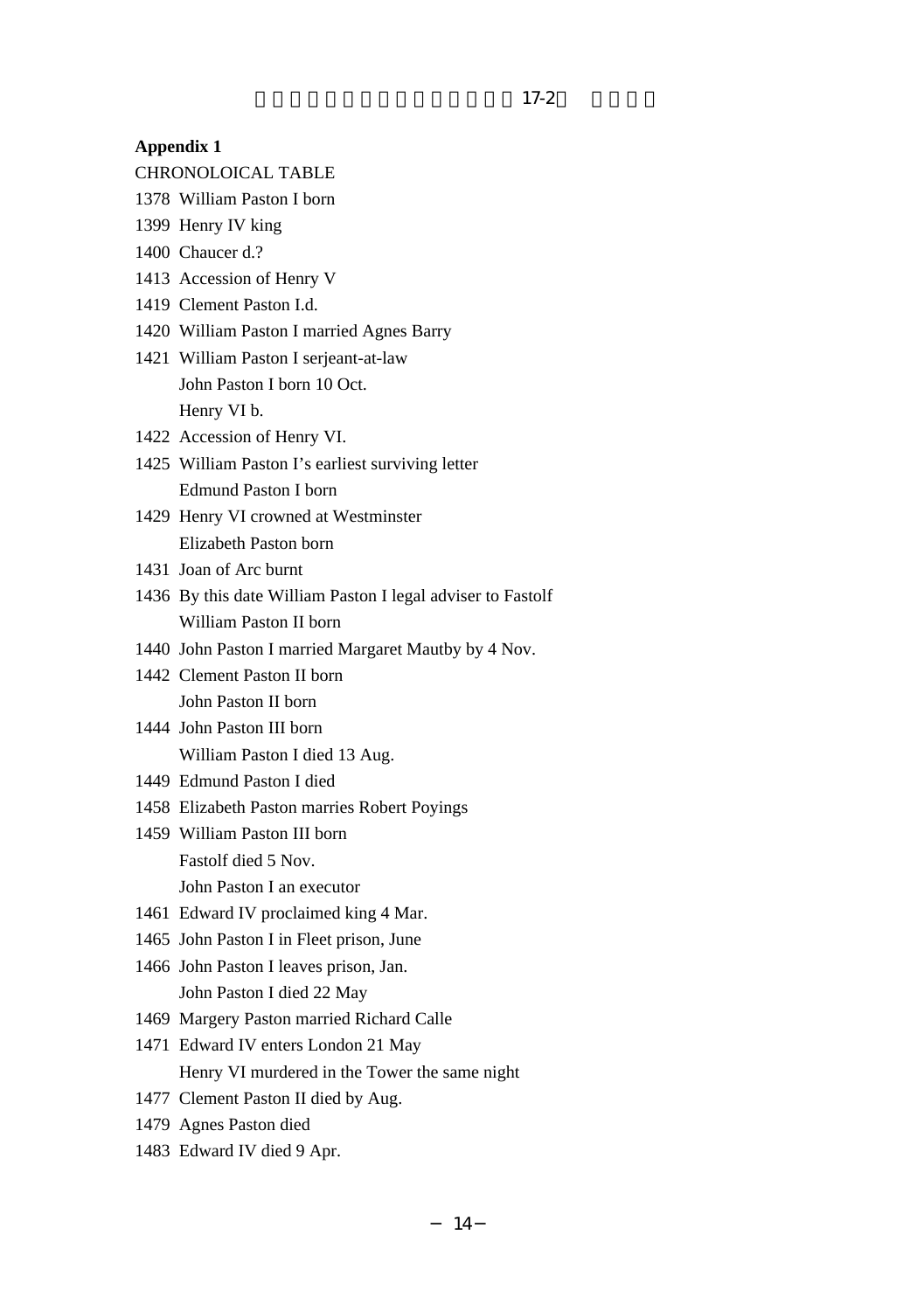Richard, Duke of Gloucester becomes king

- 1485 Henry Tudor takes the crown
- 1496 William Paston II died
- 1504 Edmund Paston II d. John Paston III died 28 Aug.

(Richmond '90:xvi-xxi, Davis '71:lxiv-lxxiv)

## **Appendix 2**

The Paston genealogy

```
Clement Paston I (d.1419) = Beatrice Somerton
            |
            |
William I (1378-1444) = Agnes 1420 d.1479
John I = Margaret 1440 d.1484
1421-66
            \overline{\phantom{a}}\overline{1}-- John II 1442-79
                  - John III = Margery Brews 1477 d.1495
                     1444-1503
                  -- Edmund II d. by 1504
                  -- Walter c. 1456-79
                  -- William III c.1459
                  -- Margery = Richard Calle 1469
                     before 1450 - probably by 1479
                  -- Anne = William Yelverton
                     d. 1494-5
Edmund I (1426-49)
William II = Lady Anne Beaufort. third daughter of Edmund. Duke of Somerset (k.1455)
1436-96
Clement II (1442- by 1479)
Elizabeth (c.1429-88) = (1) Sir Edward Poyings killed 1461
                       (2) Sir George Browne executed 1483
(Richmond '90:xxii)
```